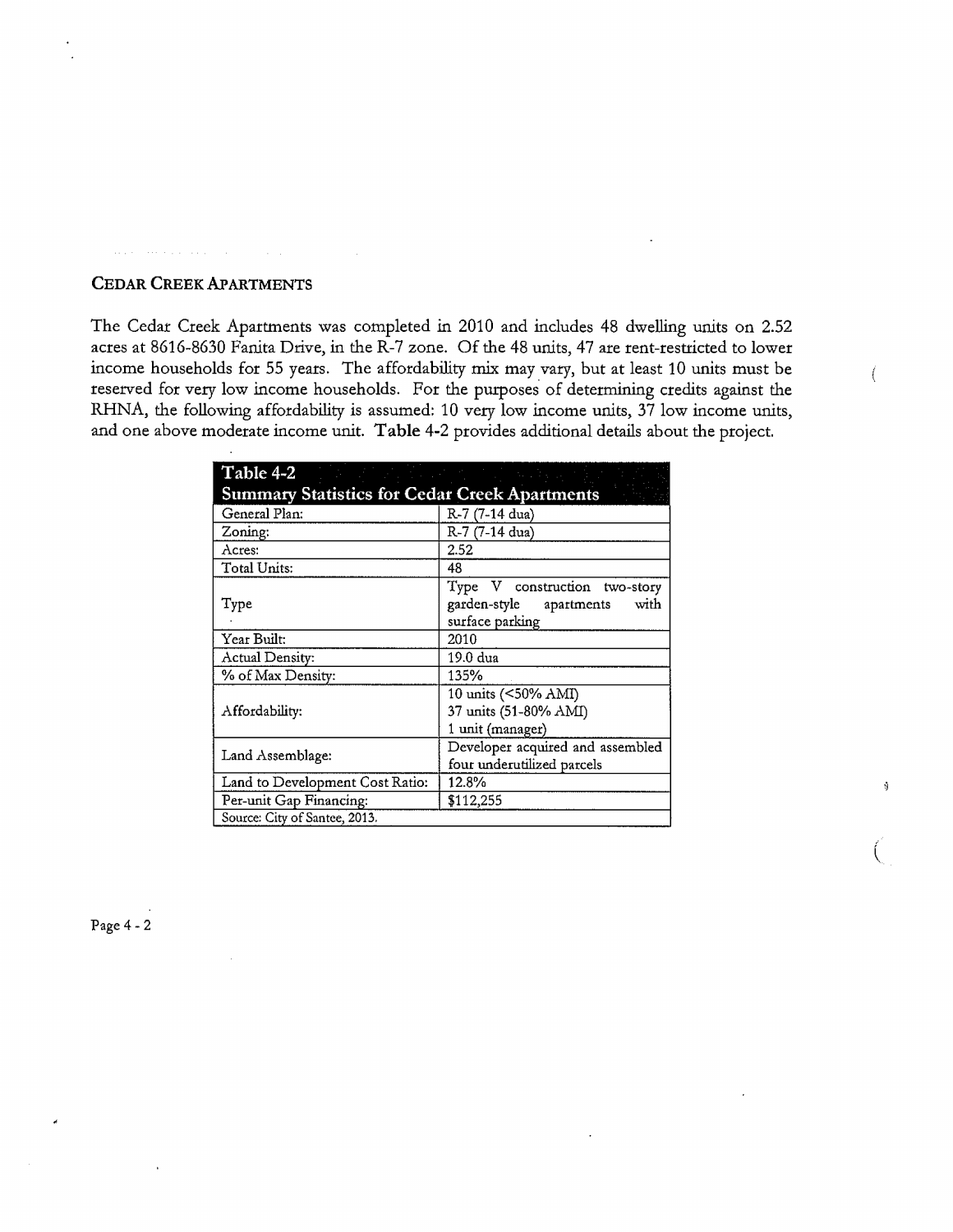## **Housing Resources**

 $\frac{1}{2}$ 

#### **FORESTER SQUARE APARTMENTS**

The Forester Square Apartments was substantially completed at the time of preparation of the Housing Element; full occupancy is anticipated in early 2013. The development provides a total of 44 housing units in the R-14 zone, of which, 43 are deed restricted as affordable to lower income households for 55 years. Like the Cedar Creek Apartments, the day-to-day affordability mix may vary, but at least five units must be reserved for very low income households at all times. For the purposes of determining credits against the RHNA, the following affordability is assumed: five very low income units, 38 low income units, and one above moderate income unit. **Table** 4-3 provides additional details about the project.

| <b>Summary Statistics for Forester Square Apartments</b> |                                                                                          |
|----------------------------------------------------------|------------------------------------------------------------------------------------------|
| General Plan:                                            | R-14 (14-22 dua)                                                                         |
| Zoning:                                                  | R-14 (14-22 dua)                                                                         |
| Acres:                                                   | 1.64                                                                                     |
| Total Units:                                             | 44                                                                                       |
| Type                                                     | Type V construction three-story<br>garden-style<br>with<br>apartments<br>surface parking |
| Year Built:                                              | 2013                                                                                     |
| Actual Density:                                          | 26.8 dua                                                                                 |
| % of Max Density:                                        | 122%                                                                                     |
| Affordability:                                           | 5 units (<50% AMI)<br>38 units (51-80% AMI)<br>1 unit (manager)                          |
| Land Assemblage:                                         | Developer acquired and assembled<br>four underutilized parcels                           |
| Land to Development Cost Ratio:                          | 13.2%                                                                                    |
| Per-unit Gap Financing:                                  | \$127,767                                                                                |
| Source: City of Santee, 2013.                            |                                                                                          |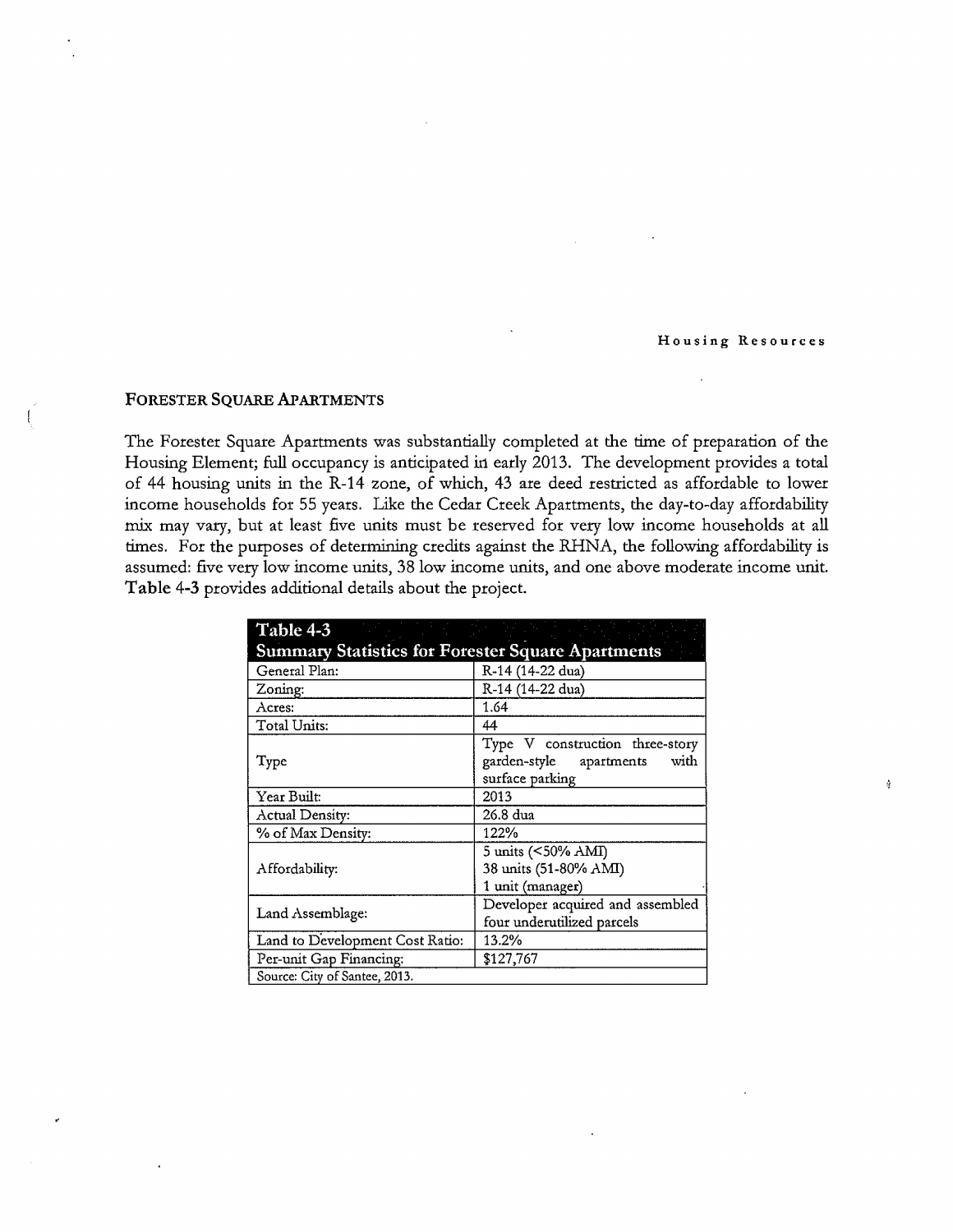## *Low Income*

The City identified 30.81 acres on 14 parcels that are available and have capacity to accommodate at least 654 low income units by 2020. Of these parcels, five are zoned R-22 (22- 30 dua) and can accommodate low income units "by default'' per Government Code Section 65583.2(c)(3)(B). The two vacant R-22 parcels are located adjacent to each other, creating consolidation potential. The other three R-22 parcels are also located adjacent to each other and are highly underutilized. The underutilized properties are currently occupied by a small commercial building, small animal raising, two single-family homes, and vehicle storage. All five R-22 parcels were rezoned in January 2013. The two adjacent vacant parcels were rezoned from R-14 (14-22 dua) and the three adjacent underutilized parcels were rezoned from General Commercial (GC).

*<u>Products</u>* 

 $\int$ 

à

The other nine parcels are zoned R-14 and R-22-TC. The maximum allowable density in these zones is 22 dua. In cases where a city or county does not have enough residential sites zoned at 30 dua to meet their RHNA allocation for lower income households, depending on local market conditions, State law allows alternative analysis of feasibility for construction of affordable units on sites zoned for less than 30 dua. The City recently approved two affordable housing developments at less than 30 dua: the Cedar Creek development in the R-7 zone (7-14 dua) and the Forester Square project in the R-14 zone (14-22 dua). Both projects were completed within the current Housing Element RHNA period and provide 75 low income units and 15 very low income units. Through the City's density bonus ordinance, Cedar Creek achieved 19 dua per acre and Forester Square achieved 26 dua. The average density of these two projects is 22 dua.

This average density of the Cedar Creek and Forester Square projects demonstrates that the City can accommodate housing affordable to lower income households at less than 30 dua. Although the Cedar Creek and Forester Square developments provided very low income housing an average of 22 dua, the proportion of total units that are reserved for this income group is relatively small (20 and 11 percent, respectively). As a conservative analysis, the City has assumed that larger parcels zoned R-14 and R-22-TC can accommodate housing affordable to low income households.

The nine R-14 and R-22-TC parcels that are suitable to accommodate low income households are all greater than one acre in size; the vacant R-14 parcel is 2.28 acres, the vacant R-22-TC parcel is 12.77 acres, and the average size of the seven underutilized R-14 parcels is 1.30 acres. The seven underutilized R-14 parcels are occupied by small, older one-story single-family homes and three have consolidation potential as they are located adjacent to each other.